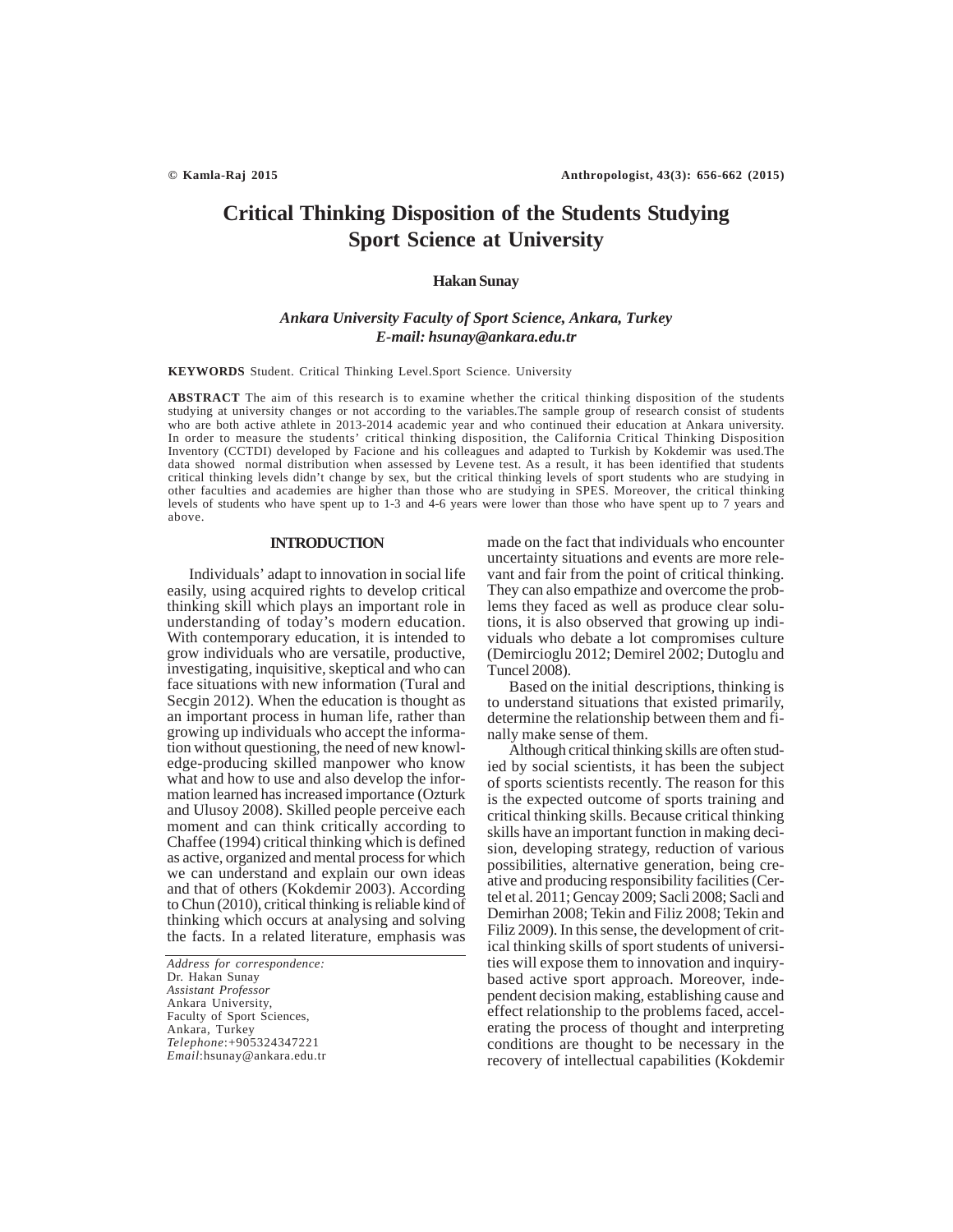2003). The lack of critical thinking skills in students studying at university may adversely affect their success and athletic performance quality, effectiveness and adequacy, and the chance of being a senior. For this reason, athletes who have a good level of critical thinking skills and who protect sporty performance values can effectively develop and enhance the quality of life. However, the aim of this study is to determine critical thinking levels of sport students at university.

## **METHODOLOGY**

## **Research Model**

This study, tried to determine whether the critical thinking level of sport students at university varies according to the individual variables and so the relevant sources has been scanned. Therefore, organized research screening model has a descriptive background.

## **The Research and Sample**

The universe of the research consists of 2800 university students who participated in the sports contests organized by Ankara University in 2013-2014 academic year and intercollegiate contests.The sample group of this study consists of 203 randomly selected sport students continuing their education at Ankara University in 2013-2014 academic year.

## **Data Collection Tool**

California Critical Thinking Disposition Inventory (CCTDI) : This scale emerged as a result of Delphin Project organized by the American Philosophy Association in 1990.The study of the adoption of this scale to Turkish was conducted on 913 students by Kokdemir. Item-total correlation and principal components analysis was reduced from 75 items to 51 items, and from 7 sizes to 6 sizes. The new sub-dimensions of the scale internal consistency (alpha) ranged between 0.61 and 0.78, but the scale's internal consistency coefficient was 0.88.Total variance explained by the scale is determined as 36.13 percent. Each item is ranked by using 5 interval scale ranging from "strongly agree" to "strongly disagree".

Used as a data collection tool (CCTDI) consisting of 51 items is a 5 point Likert-type scale and the given scales are based on each item. However, negative items (5, 6, 9, 11, 15, 18, 19, 20, 21, 22, 23, 25, 27, 28, 33, 36, 41, 43, 45, 47, 49, 50) are pointed in reverse direction. In the assessment of CCTDI, according to the participating students', the given items are collected and their results are assessed out of 306 points. In terms of scores, it is accepted that those who get 240 points and below scored low, those between 240-300 points have middle score, while those with 300 and above points scored high and therefore have higher critical thinking skills.

The original size of scale is as follows:

In order to determine the reliability of the scale, Cronbach's alpha reliability coefficient was determined as 0.912. Meanwhile, 0.80 and above scales are highly reliable scales (Kalayci 2009). In this case, the entire scale can be highly trusted. In addition, all aspects are also seen to have a high degree of reliability.

## **Data Analysis**

Personal information and the scores taken from California Critical Thinking Disposition Inventory of students who participated in the study were analyzed by frequency, pertance and the arithmetic mean. The research shows a normal distribution of data when it is analyzed with the Levene test. Since the data showed normal distribution, the level to which participants' opinions differ by gender were examined using the unrelated t-test. Whether the participants have different opinions or not according to their sport year and education was determined by one-way analysis of variance. In the groups who showed the difference in one way analysis of variance, LSD test was applied to find the group. SPSS 16.0 statistical software package was used in the analysis of the collected data, but the study and margin of error was accepted as 0.05

#### **FINDINGS**

The personal information of university students is shown in Table 1.

With reference to Table 1, it has been identified that the students who participated in the research consist 36.9 percent of girls and 63.1 percent of boys. Regarding the number of years the students' have been doing sport, it has been observed that 8.9 percent have 1-3 years, 67 percent have 7 years and above. In addition, it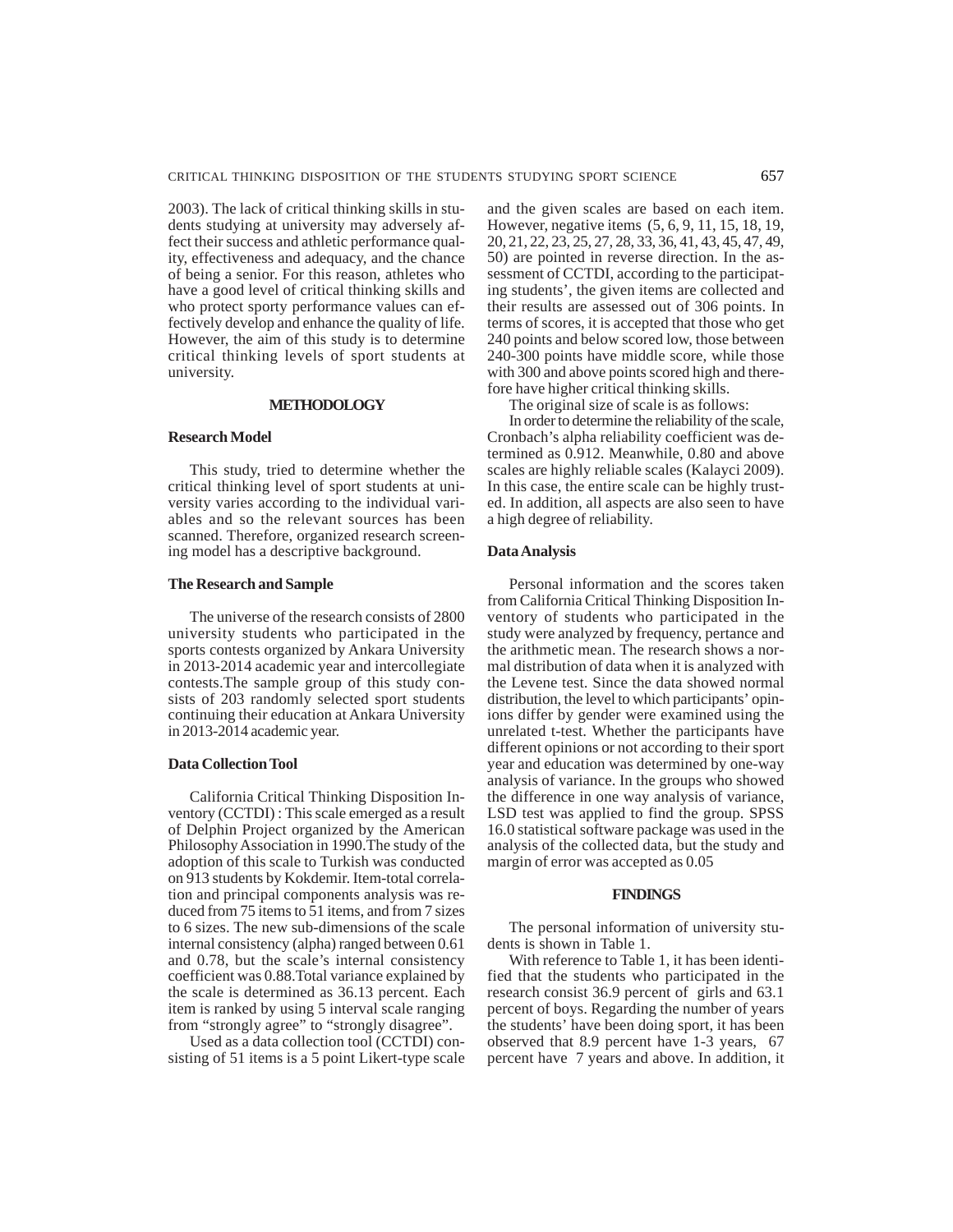| Personal information      | Subgroups                                       | (f) | (%)   |
|---------------------------|-------------------------------------------------|-----|-------|
| Gender                    | Female                                          | 75  | 36.9  |
|                           | Male                                            | 128 | 63.1  |
|                           | Total                                           | 203 | 100.0 |
| <b>Sport Experience</b>   | $1 - 3$                                         | 18  | 8.9   |
|                           | $4 - 6$                                         | 49  | 24.1  |
|                           | $+7$                                            | 136 | 67.0  |
|                           | Total                                           | 203 | 100.0 |
| <b>Educational Status</b> | SPES-Sport Science Faculty Students             | 138 | 68.0  |
|                           | Other Faculty and College Students              | 65  | 32.0  |
|                           | Total                                           | 203 | 100.0 |
|                           | School of Physical Education and Sport – (SPES) |     |       |

**Table 1: Personal information of the students who participated in the research**

was determined that 68 percent of the students are studying at PES, while 32 percent of them are studying in other faculties and schools.

As seen in Table 2, the critical thinking dispositions which sport students gained from the sub-scale arithmetic mean values do not differ too much. After the examination of the Table, the sub-scales showed that the highest average of the sport students was in the area of self confidence  $(= 38.81)$  while the lowest average was in the area of curiousity. In addition to this, the athletes obtained  $=$  a total of 209.82 points. This value shows that they have low tendency to think critically in terms of total points.

**Table 2: Sport students' critical thinking disposition mean scores on the sub-scales**

| Sub-scale        | X      | SS    |  |
|------------------|--------|-------|--|
| Analyticalness   | 34.12  | 6.31  |  |
| Open-mindedness  | 38.57  | 5.02  |  |
| Curiousness      | 23.79  | 4.39  |  |
| Self-confidence  | 38.81  | 4.87  |  |
| Search for truth | 37.39  | 5.77  |  |
| Systematicity    | 37.14  | 5.98  |  |
| Total            | 209.82 | 32.34 |  |
|                  |        |       |  |

(N=203)

In Table 3, the total points on the Critical Thinking Level of the students who participated in the study was not observed to be statistically significant difference as a result of t-test.  $[t(203) = .393; p > .05]$ .

**Table 3: According to the gender t- test analysis results of students who participate in the study**

| Level of<br>critical<br>thinking | Gender x                                                                                         |                  | - S | $P^*$ |
|----------------------------------|--------------------------------------------------------------------------------------------------|------------------|-----|-------|
|                                  | F                                                                                                | 146.53 3.88 .393 |     | .695  |
|                                  | M                                                                                                | 146.29 4.27      |     |       |
|                                  | $p^*$ < .05 Sd: 201 N $_{\text{Male} = 128}$ N $_{\text{Female}} = 75$ N $_{\text{Total}} = 203$ |                  |     |       |

In Table 4, the significant difference was used to find the total score of students' opinion according to their faculties as a result of ttest analysis.

As seen in Table 5, the total score of the critical thinking of students who do sports was found to have a positive difference in the average level of 0.05 as a result of analysis of variance**.**

Participant students who have up to 1-3 yearssport experience have gained a total of 145.46 points from CCTDI, those who have sport experience for 4-6 years have gained 147.89 points while the others who have 7 years and above sport experience gained 147.89 points. This total score shows that students have low CCTDI.

**Table 4: t- test analysis results of participant students according to their faculties**

| Critical Thinking Level | Faculties                                            |              |       |          |      |
|-------------------------|------------------------------------------------------|--------------|-------|----------|------|
|                         | School of Physical Education and<br>$Sport - (SPES)$ | 145.92 4.286 |       | $-2.178$ | .031 |
|                         | Other Faculties and Academies                        | 147.25       | 3.657 |          |      |

 $p^*$  < .05 Sd: 201 N  $_{\text{Male} = 128}$  N  $_{\text{Female}} = 75$  N  $_{\text{Total}} = 203$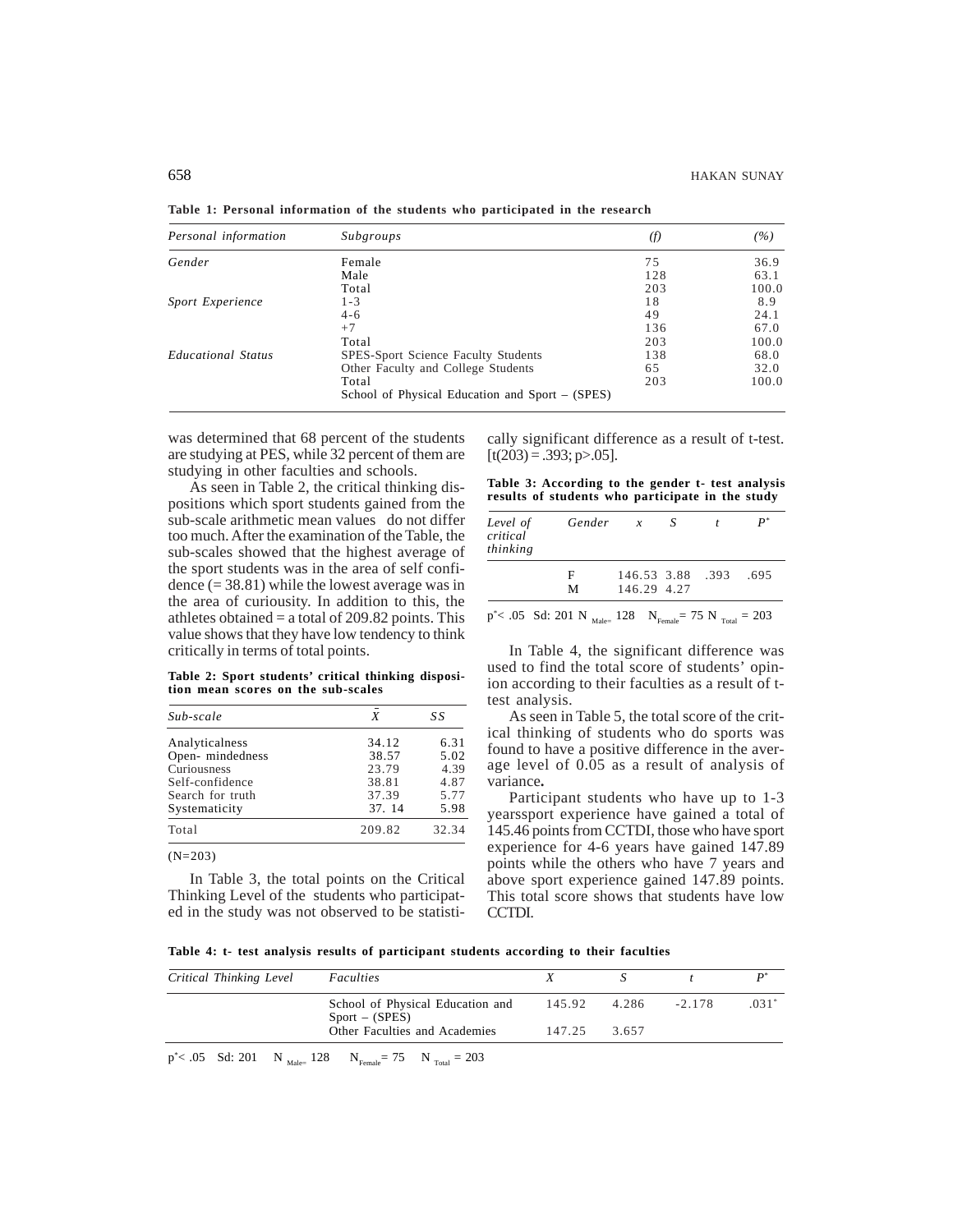**Table 5: Participant students' one-way analysis of variance results according to their sedentary years**

| Critical Thinking<br>Level | Homogeneity<br>LS |      | Groups  | X | Sd                   | F | $P^*$ | Difference                                                 |
|----------------------------|-------------------|------|---------|---|----------------------|---|-------|------------------------------------------------------------|
|                            | 2.947             | .055 | $1 - 3$ |   | 145.46 2022002 11.62 |   |       | $.000^*$ 1-3 years,<br>4-6 years<br>$>7$ years<br>ve above |

 $P^* < .05$   $N_{1-3 \text{ years}} = 18$   $N_{4-6 \text{ years}} = 49$   $N_{year}$  and above  $=136$   $N_{Total} = 203$ 

## **DISCUSSION**

The aim of this research examined the critical thinking disposition of the results. The results abtained by studying athletes among university students in general shows that they tend to have a low level of critical thinking. The trend in critical thinking; analytical, open mindedness, interestedness, self-confidence, search for truth and systematicity in sport is important for the students in lower dimension which has not been identified in the expected level of critical thinking tendency.

As seen in Table 2,'sport students' critical thinking dispositions doesn't differ too much from their gained scores of sub-scale arithmetic mean values. The study shows that students' self confidence sub-scale is the highest, while their curiousness is the lowest. In the study, the students have obtained the highest score in self confidence sub-scale while they have the lowest score in the curiousness sub-scale.That the students had taken the lowest score from curiousness sunscale can be interpreted as learning new things without any gain or expectations from the inter-university competitions (Tural and Secgin 2012). This study also considers low curiosity points of the students who should have the qualities such as learning new techniques, establishing cause and effect relationships for competitions. On the other hand, it is a noteworthy indication that the total score of students' critical thinking disposition has been in low level. It can be said that this low level score arises from the relationship between the instructor and thestudent, and the students' characteristics. It is available in the literature that the critical thinking dispositions of the participants are low just like in similar studies (Akkus et al. 2010; Arslan et al. 2009; Atay et al. 2009; Cetinkaya 2011; Genc 2008; Özturk and Ulusoy 2008; Tekin and Filiz 2009; Kucuk and Uzun 2013). In contrast, there are some studies that have a high level of critical thinking disposition in the literature. (Ay and Akgöl 2008; Beser and Kissal 2009). According to these data, it can be said that critical thinking skills is a mechanism which can change according to the process of vocational education, sports experience, personality characteristics, and the demographic characteristics of the sample. Therefore, the survey data reveals that critical thinking dispositions have been affected by several variables.

In Table 3, it has been identified that male participant students have 146.53 total points and the female participant students have 146.29 total points. Female and male students' critical thinking levels are similar, but these total scores are classified as low according to CCTDI.Statistically, the difference of the students' critical thinking level as a result of t-test analysis is very important  $[t(203) = .393; p > .05]$ . According to this result, it can be stated that gender has no important effect on the critical thinking level.This result shows parallelism with the study which shows that gender has no important effect on the critical thinking level by Çaliskan (2009), Ekinci and Aybek (2010), Karali (2012), Kawashima and Shiomi (2007), Korkmaz (2009), Kanbay and et al. (2012), Sacli and Demirhan (2008), Narin (2009), Sen (2009), Tural and Secgin (2012), Tumkaya (2011), Yuva (2011), Ersan and Guney (2012). However, there are also studies which show that there is a significant difference in favor of boy sor girls in terms of critical thinking level. (Besoluk and Önder 2010; Cetinkaya 2011; Tumkaya 2011). Critical thinking is influenced by many factors in addition to gender, and closeness of ages to each other which inevitably affects the final outcome.

In Table 4, a significant difference was identified on total opinion score of the participanting students as a result of t-test analysis.  $[t(203) =$ -2.178; p<.05]. The critical thinking level of the students who are studying at other faculties and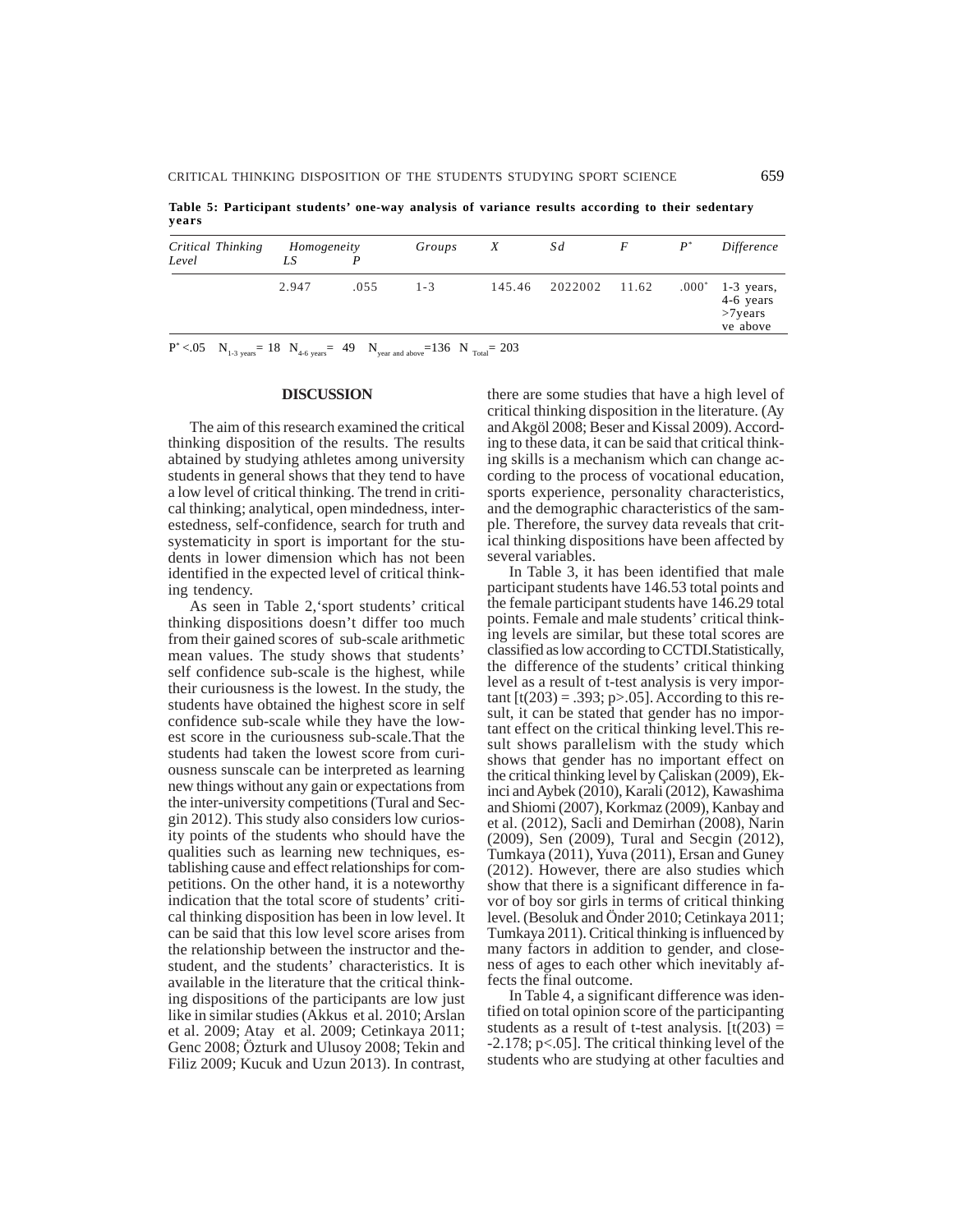academies is higher than those who are studying at School of Physical Education and Sport (SPES)

These total scores are classified as a low critical thinking level according to CCTDI. The findings of this research,suggest that the students at School of Physical Education and Sport– (SPES) haven't become skillful at critical thinking.

A related literature has stated that students' critical thinking skill are affected by inborn features, familystructure, their parents' educational and socio-economic level, the environment, teacher attitude, physical condition, nutrition, sleep, rest time, age, developmental level, gender, beliefs, environmental factors and so on. (Erkus 2011; Yucel and Kocak 2010; Gulec 2010). Together with the general factors affecting critical thinking; thoughts, decisions, those kind of upbringing an environment which gives an opportunity to criticise the judgements and decisions, instructor's attitude which doesn't have developing quality, the use of non improving techniques and methods, culture and language deficiencies can be specified as affecting factors of critical thinking (Sacli 2008; Sacli and Demirhan 2008; Tekin and Filiz 2008; Tekin and Filiz 2009). Gulveren (2007) has observed that the critical thinking skill of students studying at department of early childhood education are more successful than those who are studying at other faculties. Ricketts and Rudd (2004) have expressed that critical thinking skills of the students in different sections differ from their opinions and there have been important differences between agricultural students and non-agriculturalstudents. The findings of this study show parallelism with this study in this context.

As seen in Table 5, the total score of the critical thinking of students who do sports was found to have a positive difference in the average level of 0.05 as a result of analysis of variance [F  $(2; 202) = 11,62; p<0.05$ ]. LSD test was used to find out what caused a significant difference from the group, since there have been a significant difference between those who have spent 1-3 years, 4-6 years, 7 years and above in sports judoka. The Critical Thinking Levels of students who are involved in sports between 1- 3 years and 4-6 years are lower than 7 years and above. The students who improved in their critical thinking skill in education and sports life can be assumed to be adequate, effective and creative to various problems.

Having a tendency to search for the truth, to be able to evaluate different ideas objectively, accepting the thoughts even if they conflict with his own ideas are important for an athlete (Tural and Secgin, 2012). In literature, there are also studies which indicate the significant differences as a result of knowledge and social experience, as well as adaptation to new environment by increasing school years (Ay and Akgol 2008; Durmus 2012; Emir 2012; Karali 2012; Tekin and Filiz 2008; Ay 2006). However, there are studies indicating that there is no association between class or year of the study and critical thinking skills (Arslan et al. 2009; Gencay 2009; Gurol and et al. 2013). Searching for knowledge and adaptation to new environment by the new students are thought to be the causes of these results.

## **CONCLUSION**

Consequently, it has been identified that students' critical thinking levels did not differ by sex, but critical thinking levels of athletes who are studying in other faculties and academies are higher than that of those studying in (SPES) it was identified that the critical thinking levels of students engaged in sports between 1-3 and 4-6 years were lower than that of those who have been in the game for 7 years and above. This data shows that university athletic students have low levels of critical thinking.

## **RECOMMENDATIONS**

Based on the results of the study on sport education in high school, universities or faculties, student of sports should develop positive trends in giving into a critical thinking lesson, partake in programs that are related to the application of critical thinking in current lessons and activities. Critical thinking disposition to raise the level of regulation of activity of the group for guidance is also recommended. Studying in the field of sport science sports scientist candidates critical thinking; analytical, open-mindedness, interestedness, self-confidence, search for truth and systematicity such as search systematic relations of variables to investigate new studies can be done. In addition, the universities sports teaching faculty or college programs should tend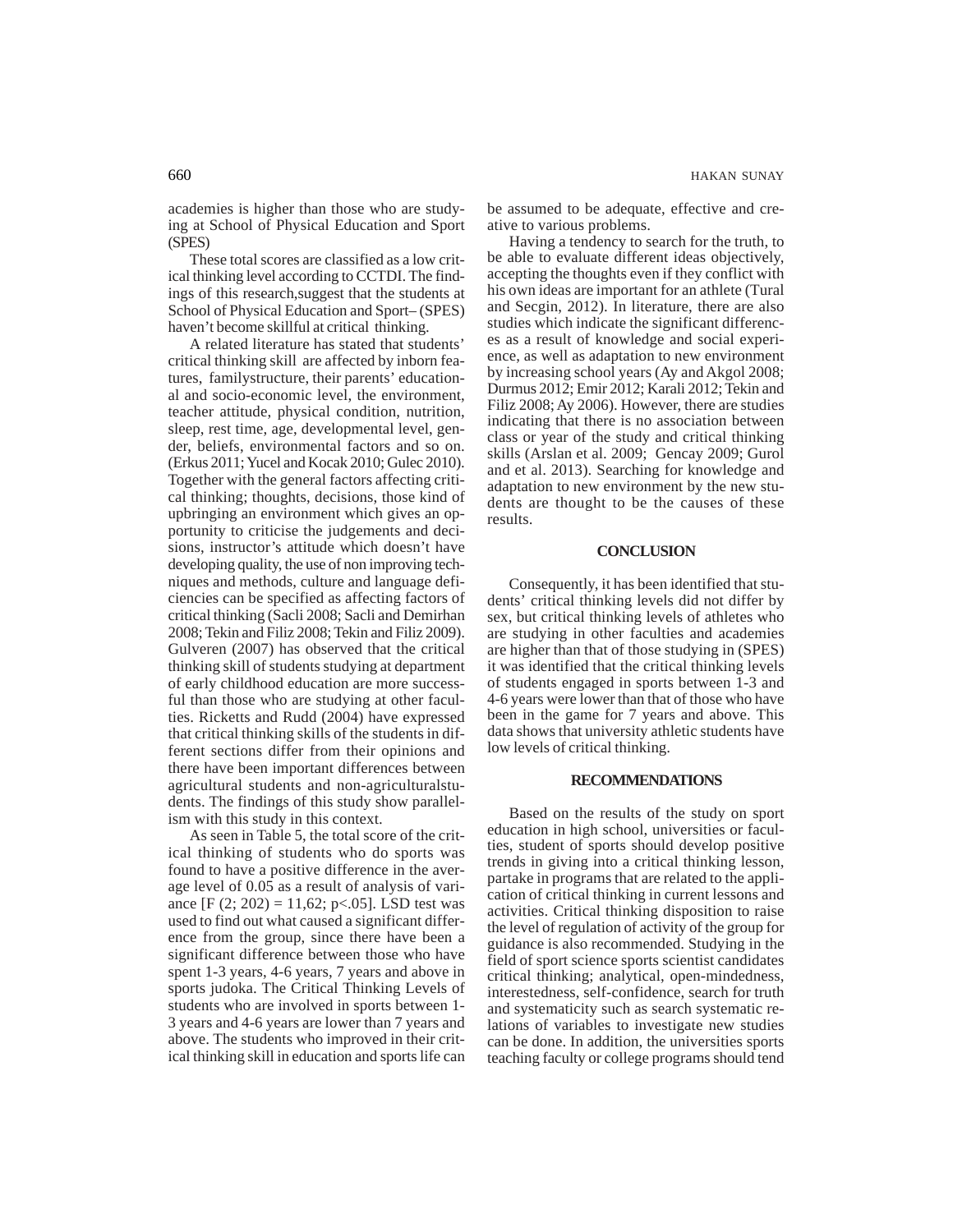to impact critical thinking developers in the analysis of experimental studies.

## **LIMITATIONS**

This study is limited to Ankara University sport students. Accordingly, the study group of this study is limited to 203 sport students who continued their education at Ankara University in 2013-2014 academic year.

## **REFERENCES**

- Akkus Y, Kaplan F, Kacar N 2010. Kars School of Nursing students' level of critical thinking and the determination of the factors that affect. *Firat University Journal of Health Services,* 5(15): 103-111.
- Arslan GG, Demir Y, Eser Y, Khorshid L 2009. Investigation of factors affecting the critical thinking disposition among nurses. *Erzurum Atatürk University Journal of High School of Nursing*, 12(1): 72 - 80.
- Atay S, Ekim E, Gökkaya S, Sagim E 2009. Health high school students' critical thinking levels. *Hacettepe University Journal of Faculty Health Science Nursing*, 16(1): 39-46.
- Ay S 2006. Critical thinking to think critically with the strength of the relationship between attitudes towards. *Journal of Contemporary Education*, 3(36): 25-31.
- Ay S, Akgol H 2008. Critical thinking, gender, age and grade level. *Theoretical Education Science,* 1(2): 65- 75.
- Beser A, Kissal A 2009. Critical thinking dispositions and problem solving skills among nursing students. *Dokuz Eylül University Journal of Faculty Health Science*, 2(3): 88- 94.
- Besoluk S, Onder I 2010. Prospective teachers learning approaches, investigation of the critical thinking learning styles and trends. *Elementary Online*, 9(2): 679-693.
- Çaliskan H 2009. Research-based learning approach in the teaching of critical thinking, social sciences skill effect. *Kastamonu Journal of Education*, 17(1): 57- 70.
- Certel Z, Catikkas F, Yalçinkaya M 2011. Physical education evaluating pre-service teacher candidates' examination of emotional intelligence and critical thinking. *Selçuk University Journal of Physical Education and Sport*, 13(1): 74–81.
- Cetinkaya Z 2011. Turkish teacher candidates determining of the relation to think critically. *Ahi Evran University Journal of Faculty Education*, 12(3): 93- 108.
- Chun M 2010. *Talking Teaching to (Performance) Tasks: Linking Pedagogical and Assessment Practices.* Routledge Taylor and Francis Group Publishing.
- Demircioglu E 2012. *Critical Thinking Tends to Scale According to Different Variables in a Study of the Structure of the Work and Adjust Factor.* Master Thesis. Bolu: Abant Izzet Baysal University Institute of Education Sciences.
- Demirel O 2002. *The Art of Teacher Evaluation Planning.* Ankara: Pegem Publishing.
- Durmus M 2012. *Senior Nursing Students Determination of the Critical Thinking Levels.* Master Thesis. Institute of Health Sciences. Ankara: Gazi University.
- Dutluoglu G, Tuncel M 2008. Prospective teachers' critical thinking and the relationship between the levels of emotional intelligence with trends. *Abant Izzet Baysal University Journal of Education Science,* 8(1): 11-32.
- Ekinci O, Aybek B 2010. Prospective teachers empathetic examination of trends and critical thinking*. Elementary Online,* 9(2): 816-827.
- Emir S 2012. Faculty of education students critical thinking trends. *Hasan Ali Yücel Journal of Education Faculty,* 17(1): 34-57.
- Erkus B 2011. *Special Working Nurses in Hospitals and Nurses Level of Critical Thinking and Problem Solving Skills*. Master Thesis. Institute of Health Sciences. Istanbul: Marmara University.
- Ersan C, Güney T 2012. Vocational school students critical thinking skills for an investigation of the individual variables. *Dumlupinar University, Journal of Education Sciences,* 32(I): 143-156.
- Genc SZ 2008. Prospective teachers of critical thinking dispositions*. Theory and Practice of Educational Sciences,* 8(1): 89–116.
- Gencay S 2009. Physical education teachers despair and life satisfaction an investigation of some variables. *Electronic Journal of Social Sciences*, 8(27): 380- 388.
- Gulec HC 2010. Preschool education teacher candidates and class assessing teacher candidates evolation of teaching critical thinking levels. *Journal of Education and Science*, 35(157): 3-14.
- Gulveren H 2007. *Faculty of Education Students Critical Thinking Skills and These Skills Factors That Critical Thinking Affects.* Doktora Thesis. Izmir: Dokuz Eylül University Institute of Education Sciences.
- Gurol A, Uslu S, Polat ÖE, Yigit N, Yucel O 2013. Critical thinking disposition in students of vocational, school of health services. *Journal of Education Sciences*, 28-36.
- Kalayci S 2009. *SPSS Applied Multivariate Statistics Techniques.* 5th Edition. Ankara: Asil Publish.
- KanbayY, Isik E, Aslan O, Ozdemir H 2012. Academic personel study of tendency on critical thinking. *Gümüþhane University Journal of Health Sciences*, 1(3): 189-201.
- Karali Y 2012. *Faculty of Education Students' Critical Thinking Trends (Inonu University Sample).* Master Thesis. Institute of Education Sciences. Malatya: Inonu University.
- Kawashima N, Shiomi K 2007. Factors of the thinking disposition of Japanese high school students*. Social Behavior and Personality,* 35(2): 187-194.
- Kucuk DP, Uzun YB 2013. Music teachers candidates of critical thinking disposition. *Ahi Evran University Kirsehir Journal ofFaculty of Education,* 14(1): 327- 345.
- Korkmaz O 2009. The effect of students began critical thinking trend and levels of education. *Turkish Journal of Educational Sciences*, 7(4): 879-902.